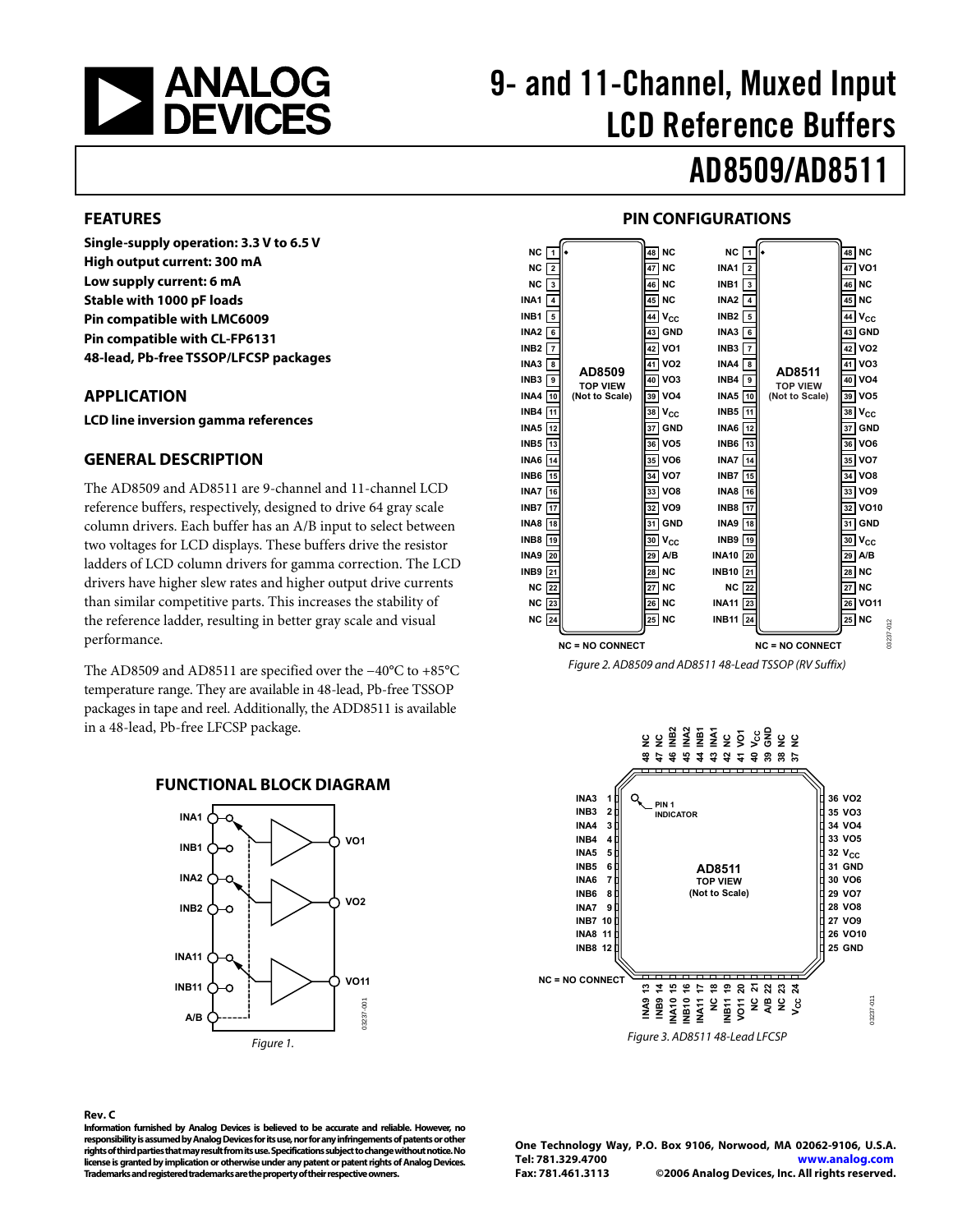# TABLE OF CONTENTS

| Pin Configurations and Function Descriptions5 |  |
|-----------------------------------------------|--|
|                                               |  |
|                                               |  |
|                                               |  |
|                                               |  |

### **REVISION HISTORY**

| $2/06$ —Rev. C                                                |  |
|---------------------------------------------------------------|--|
|                                                               |  |
| Added Pin Configurations and Function Descriptions Section  5 |  |
|                                                               |  |
|                                                               |  |
| $1/05$ —Rev. A to Rev. B                                      |  |

| Changed Maximum Operating VoltageUniversal |  |
|--------------------------------------------|--|
|                                            |  |
|                                            |  |
|                                            |  |

#### **9/04—Rev. 0 to Rev. A**

**10/97—Revision 0: Initial Version**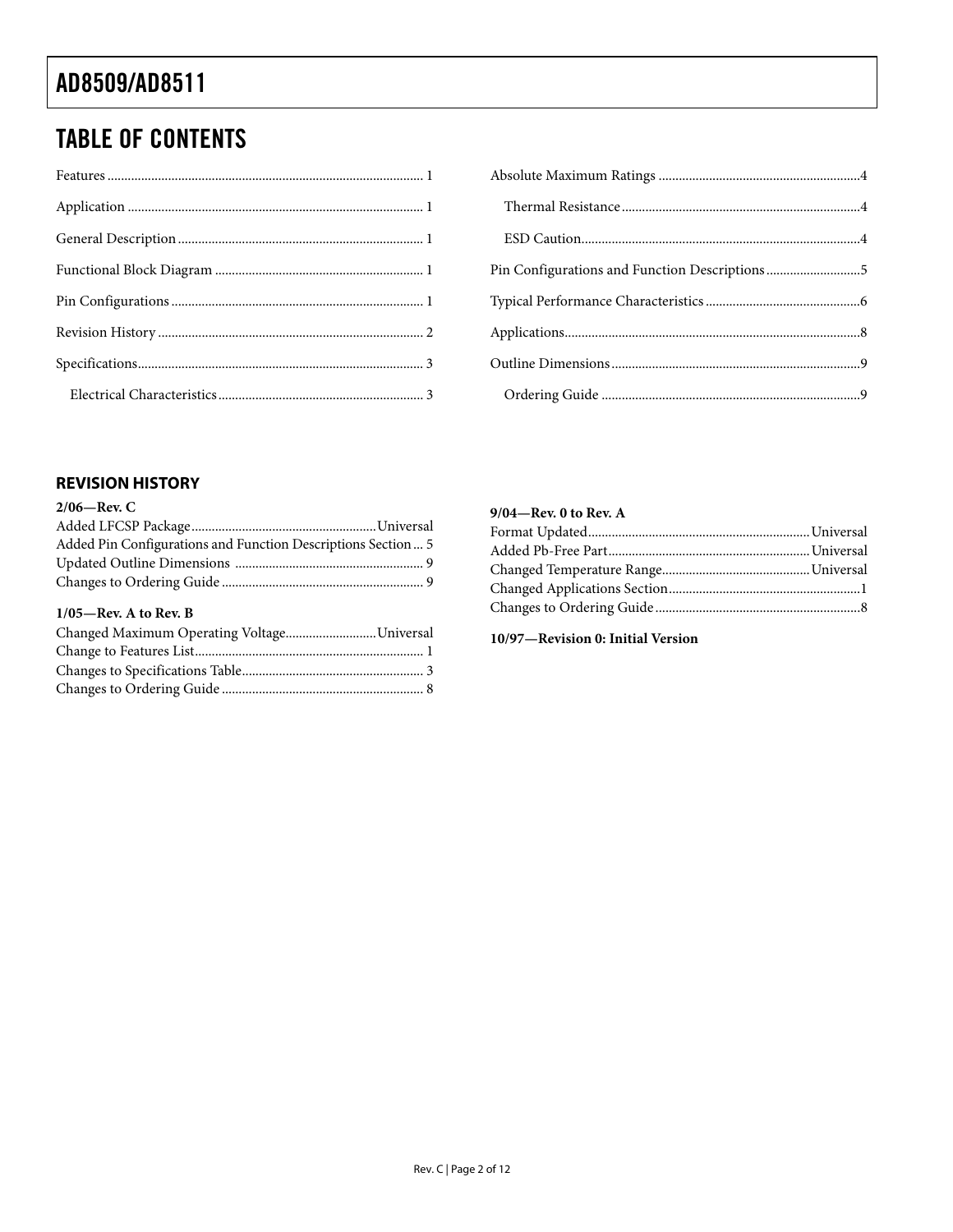# <span id="page-2-0"></span>**SPECIFICATIONS**

### **ELECTRICAL CHARACTERISTICS**

 $\mathrm{V}_\mathrm{S} = 5$  V,  $\mathrm{T}_\mathrm{A} = 25^{\circ}\mathrm{C}$  , unless otherwise noted.

#### **Table 1.**

| <b>Parameter</b>                    | Symbol          | <b>Conditions</b>                             | Min   | <b>Typ</b> | <b>Max</b> | Unit      |
|-------------------------------------|-----------------|-----------------------------------------------|-------|------------|------------|-----------|
| <b>INPUT CHARACTERISTICS</b>        |                 |                                               |       |            |            |           |
| Offset Voltage                      | Vos             |                                               |       |            | 20         | mV        |
| Input Bias Current                  | Iв              |                                               |       |            | 50         | nA        |
| Voltage Gain                        | Avo             |                                               | 0.985 |            |            | V/V       |
| <b>OUTPUT CHARACTERISTICS</b>       |                 |                                               |       |            |            |           |
| Output Voltage High                 | $V_{OH}$        | $ILOAD = +20 mA$                              | 4.8   |            |            | $\vee$    |
| Output Voltage Low                  | Vol             | $I_{LOAD} = -20$ mA                           |       |            | 200        | mV        |
| <b>Output Short-Circuit Current</b> | $I_{SC}$        |                                               | 120   | 350        |            | mA        |
| <b>POWER SUPPLY</b>                 |                 |                                               |       |            |            |           |
| Load Regulation                     |                 | $V_{IN} = 0.5 V$ to 4.5 V, Isource = 20 mA    |       | 7          |            | mV        |
|                                     |                 | $V_{IN} = 0.5 V$ to 4.5 V, $I_{SINK} = 20 mA$ |       | 7          |            | mV        |
| <b>Supply Current</b>               | IsY             | AD8509, $V_{IN}$ = 2.5 V                      |       |            | 8.5        | mA        |
|                                     | $I_{SY}$        | AD8511, $V_{IN} = 2.5 V$                      |       |            | 10         | mA        |
| Supply Voltage Range                | $V_{S}$         |                                               | 3.3   |            | 6.5        | $\vee$    |
| <b>DYNAMIC PERFORMANCE</b>          |                 |                                               |       |            |            |           |
| <b>Slew Rate</b>                    |                 | $C_L = 15$ pF                                 |       | 7          |            | $V/\mu s$ |
|                                     |                 | $R_L = 250 \Omega$                            |       | 6.2        |            | $V/\mu s$ |
| <b>Settling Time</b>                | t <sub>S</sub>  | $IDC = 13 mA (sink/source)$                   |       | 3          | 6          | μs        |
| <b>LOGIC INPUT CHARACTERISTICS</b>  |                 |                                               |       |            |            |           |
| Input Current Low                   | Ιı              |                                               |       |            | 1.0        | μA        |
| Input Current High                  | İн              |                                               |       |            | 1.5        | μA        |
| Input Voltage Low                   | $V_{\text{IL}}$ |                                               |       |            | 0.8        | v         |
| Input Voltage High                  | V <sub>IH</sub> |                                               | 2.0   |            |            | $\vee$    |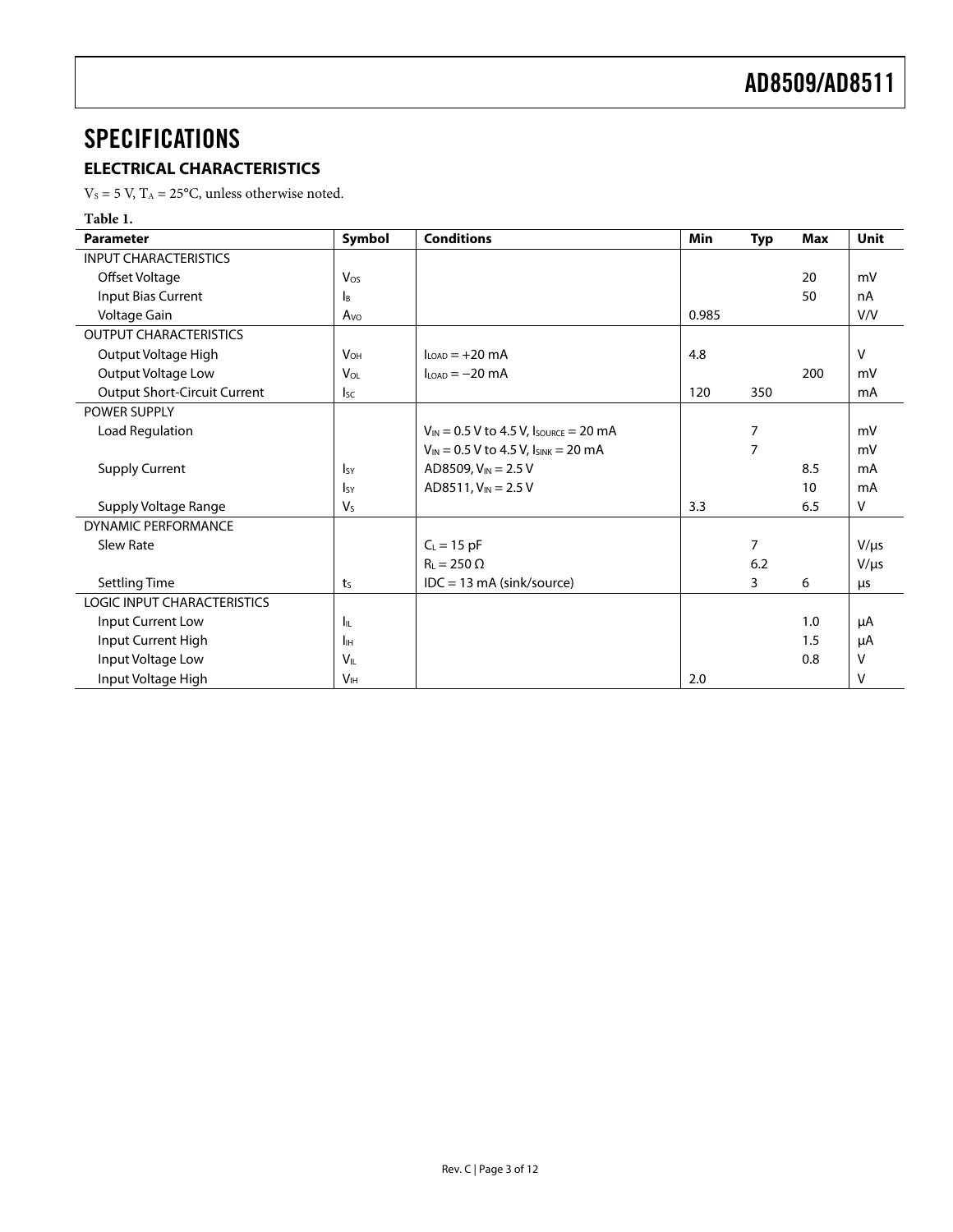# <span id="page-3-0"></span>**ABSOLUTE MAXIMUM RATINGS**<br>Table 2.

|                             |                                     | IIILNIVIAL NLJIJI AIVUL                                                     |               |                               |             |  |
|-----------------------------|-------------------------------------|-----------------------------------------------------------------------------|---------------|-------------------------------|-------------|--|
| <b>Parameter</b>            | Rating                              |                                                                             |               |                               |             |  |
| Supply Voltage              | 7 V                                 | $\theta_{IA}$ is specified for the worst-case conditions, that is, a device |               |                               |             |  |
| Input Voltage               | $GND$ to $V_S$                      | soldered in a circuit board for surface-mount packages.                     |               |                               |             |  |
| Storage Temperature Range   |                                     | Table 3. Thermal Resistance                                                 |               |                               |             |  |
| TSSOP (RV-48)               | $-65^{\circ}$ C to $+150^{\circ}$ C | Package Type                                                                | $\theta_{JA}$ | $\mathbf{\Theta}_{\text{JC}}$ | <b>Unit</b> |  |
| Operating Temperature Range | $-40^{\circ}$ C to $+85^{\circ}$ C  | 48-Lead, Pb-Free SSOP (RV-48)                                               | 115           | 42                            | °C/W        |  |
| Junction Temperature Range  |                                     | 48-Lead, Pb-Free LFCSP (CP-48-1)                                            | 125           | 29                            | °C/W        |  |
| TSSOP (RV-48) Package       | $-65^{\circ}$ C to $+150^{\circ}$ C |                                                                             |               |                               |             |  |
| Lead Temperature Range      |                                     | <b>Table 4. MUX Function</b>                                                |               |                               |             |  |
| (Soldering, 60 sec)         | 300 $\degree$ C                     | <b>A/B Select</b>                                                           | Input         |                               |             |  |
|                             |                                     |                                                                             |               |                               |             |  |

Stresses above those listed under Absolute Maximum Ratings may cause permanent damage to the device. This is a stress rating only; functional operation of the device at these or any other conditions above those indicated in the operational section of this specification is not implied. Exposure to absolute maximum rating conditions for extended periods may affect device reliability.

#### **THERMAL RESISTANCE**

#### Table 3. Thermal Resistance

| TSSOP (RV-48)              | $-65^{\circ}$ C to $+150^{\circ}$ C | Package Type                     | $\theta_{JA}$ | $\theta_{\rm JC}$ | Unit |
|----------------------------|-------------------------------------|----------------------------------|---------------|-------------------|------|
| perating Temperature Range | $-40^{\circ}$ C to $+85^{\circ}$ C  | 48-Lead, Pb-Free SSOP (RV-48)    |               | 42                | °C/W |
| nction Temnerature Range   |                                     | 48-Lead, Pb-Free LFCSP (CP-48-1) | 125           | 29                | °C/W |

#### **Table 4. MUX Function**

| A/B Select | Input       |
|------------|-------------|
| Logic High | <b>INAx</b> |
| Logic Low  | <b>INBx</b> |

#### **ESD CAUTION**

ESD (electrostatic discharge) sensitive device. Electrostatic charges as high as 4000 V readily accumulate on the human body and test equipment and can discharge without detection. Although this product features proprietary ESD protection circuitry, permanent damage may occur on devices subjected to high energy electrostatic discharges. Therefore, proper ESD precautions are recommended to avoid performance degradation or loss of functionality.

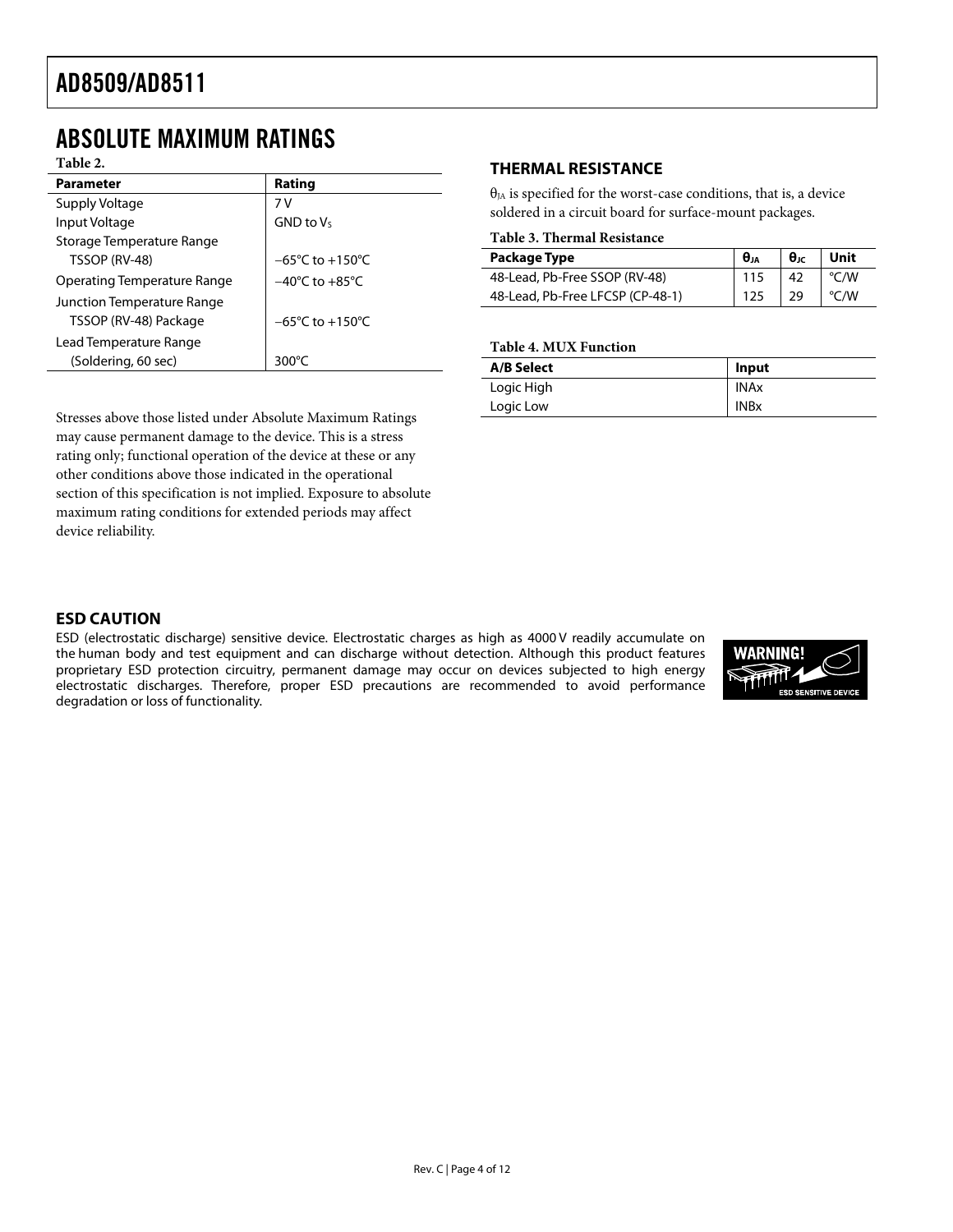## <span id="page-4-0"></span>PIN CONFIGURATIONS AND FUNCTION DESCRIPTIONS



|                                 | Pin No.                                |                                        |                       |                     |
|---------------------------------|----------------------------------------|----------------------------------------|-----------------------|---------------------|
| <b>AD8509 (TSSOP)</b>           | <b>AD8511 (TSSOP)</b>                  | AD8511 (LFCSP)                         | <b>Mnemonic</b>       | <b>Description</b>  |
| 4, 6, 8, 10, 12, 14, 16, 18, 20 | 2, 4, 6, 8, 10, 12, 14, 16, 18, 20, 23 | 1, 3, 5, 7, 9, 11, 13, 15, 17, 43, 45  | <b>INAx</b>           | <b>MUX</b> Input    |
| 5, 7, 9, 11, 13, 15, 17, 19, 21 | 3, 5, 7, 9, 11, 13, 15, 17, 19, 21, 24 | 2, 4, 6, 8, 10, 12, 14, 16, 19, 44, 46 | <b>INBx</b>           | <b>MUX</b> Input    |
| 32 to 36, 39 to 42              | 26, 32 to 36, 39 to 42, 47             | 20, 26 to 30, 33 to 36, 41             | <b>VO<sub>x</sub></b> | MUX Output          |
| 29                              | 29                                     | 22                                     | A/B                   | Input Selection Pin |
| 30, 38, 44                      | 30, 38, 44                             | 24, 32, 40                             | <b>Vcc</b>            | <b>Bias</b>         |
| 31, 37, 43                      | 31, 37, 43                             | 25, 31, 39                             | <b>GND</b>            | Ground              |
| 1 to 3, 22 to 28, 45 to 48      | 1, 22, 25 27, 28, 45, 46, 48           | 18, 21, 23, 37, 38, 42, 47, 48         | <b>NC</b>             | No Connection       |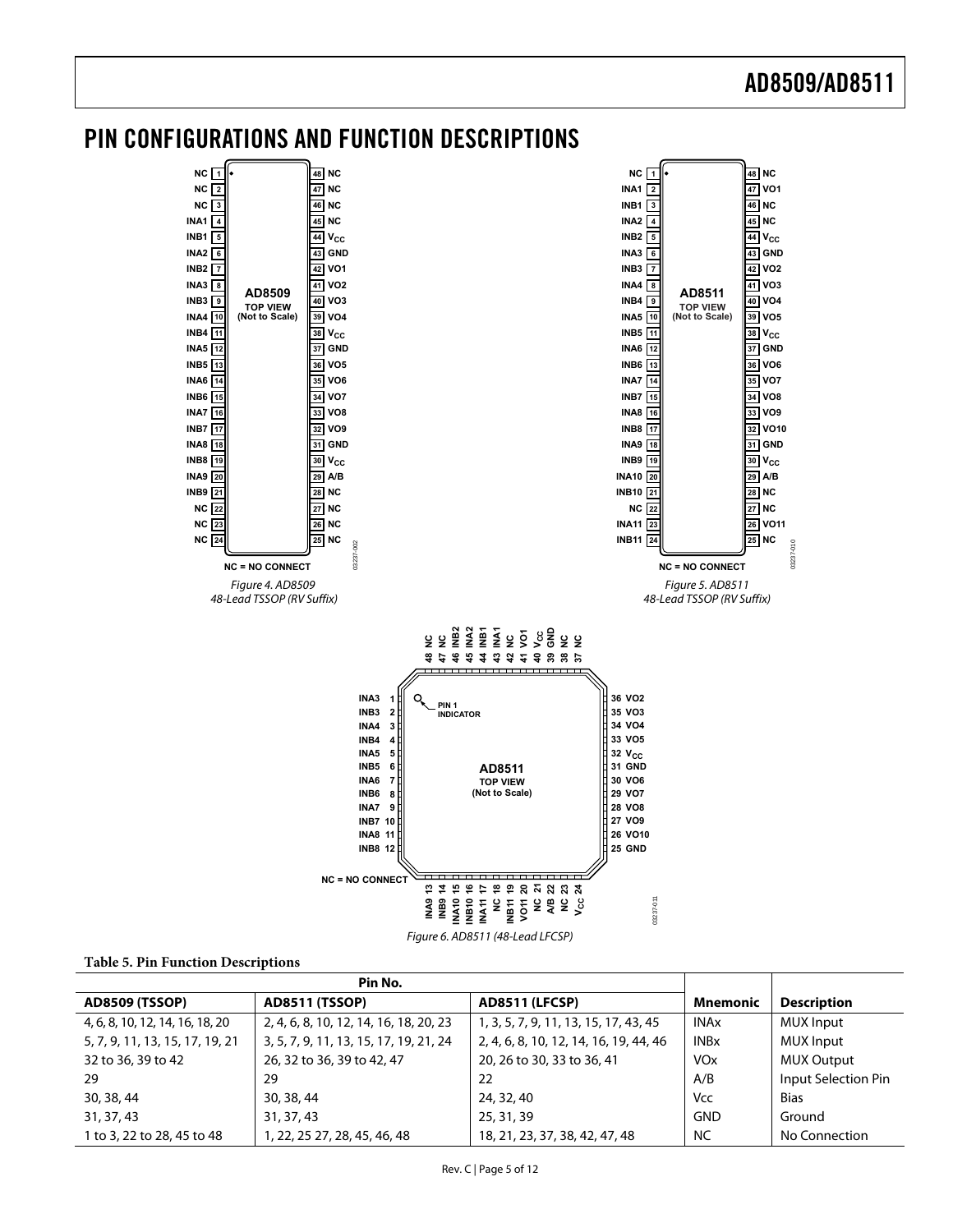# <span id="page-5-0"></span>TYPICAL PERFORMANCE CHARACTERISTICS







Figure 7. Supply Current vs. Temperature Figure 9. Output Voltage to Supply Rail vs. Load Current

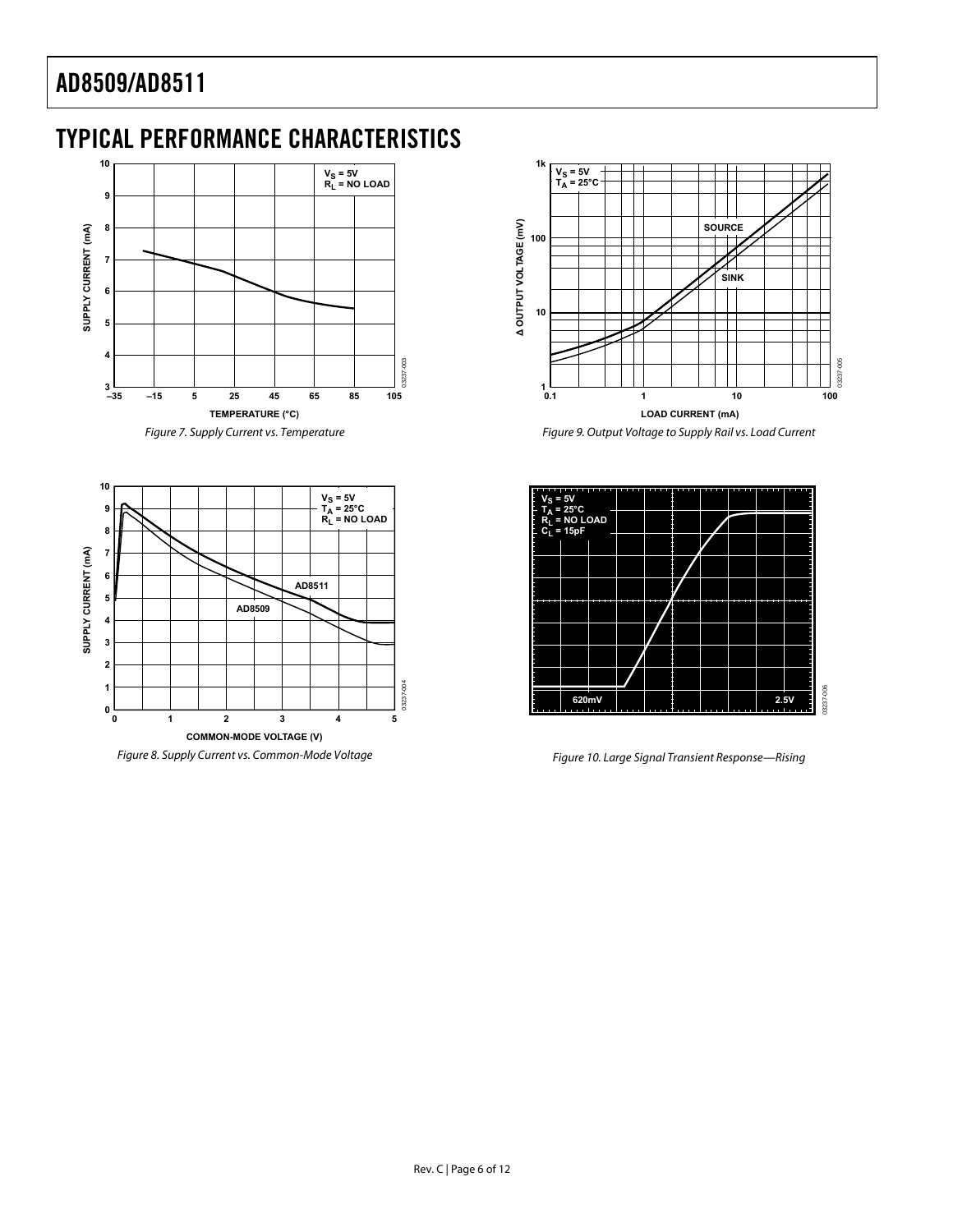

Figure 11. Large Signal Transient Response—Falling Figure 13. Large Signal Transient Response—Falling



| $V_S = 5V$<br>T <sub>A</sub> = 25°C<br>R <sub>L</sub> = 250Ω<br>C <sub>L</sub> = 15pF |  |  |  |                   |
|---------------------------------------------------------------------------------------|--|--|--|-------------------|
|                                                                                       |  |  |  |                   |
|                                                                                       |  |  |  |                   |
|                                                                                       |  |  |  |                   |
|                                                                                       |  |  |  |                   |
|                                                                                       |  |  |  |                   |
|                                                                                       |  |  |  |                   |
|                                                                                       |  |  |  |                   |
| 620mV                                                                                 |  |  |  | 03237-008<br>2.5V |

Figure 12. Large Signal Transient Response—Rising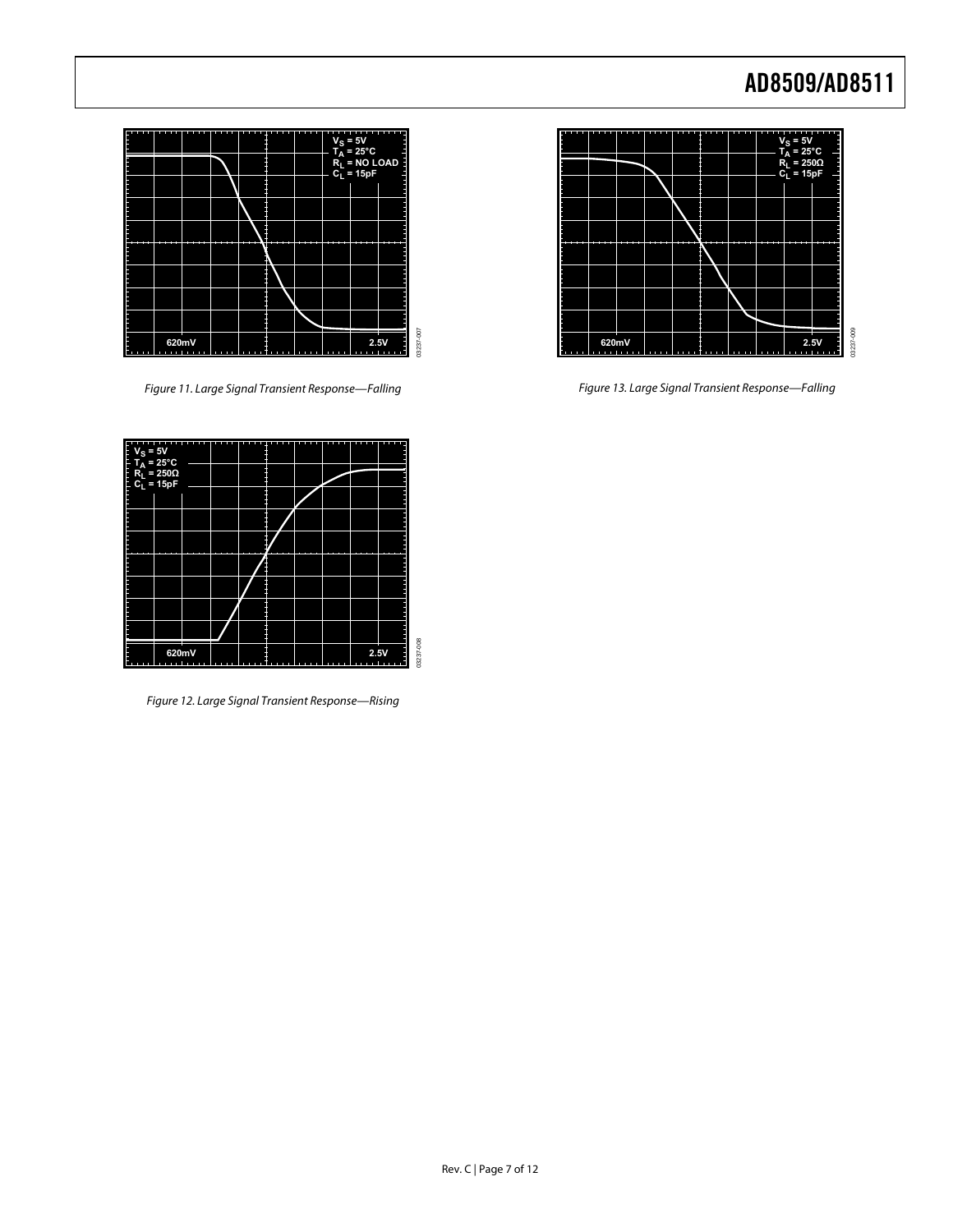# <span id="page-7-0"></span>APPLICATIONS

The AD8509 and AD8511 are CMOS buffers with A/B inputs that are used to select between two different reference voltages set up by an external resistor ladder. Input bias currents are orders of magnitude less than competitive parts. This allows very large resistor ladders to be used to save supply current. A guaranteed value of 50 nA is much higher than actual values and is limited by leakage in the test system.

Buffer outputs are designed to drive resistive loads. They are also stable with capacitive loads, so no resistors should be used in series with these outputs to attain the best display performance. Outputs have high slew rates and 6 μs settling times. Each output can deliver a minimum of 120 mA, assuring fast response to varying loads.

The AD8509 is a 9-channel buffer and is similar to the LMC6009 in functionality. The AD8511 is an 11-channel buffer similar to the CL-FP6131. However, the control to select either 9- or 11-channel operation, the EN\_11 pin of the CL-FP6131, is not available on the AD8511. If 9-channel operation is desired, use the AD8509.

Power supply pins on the AD8509 and AD8511 have multiple ground and  $V_{CC}$  connections. Because of the high peak currents that these buffers can deliver, it is strongly recommended to connect all of the ground and  $V_{CC}$  pins, and suitably bypass the V<sub>CC</sub> pins.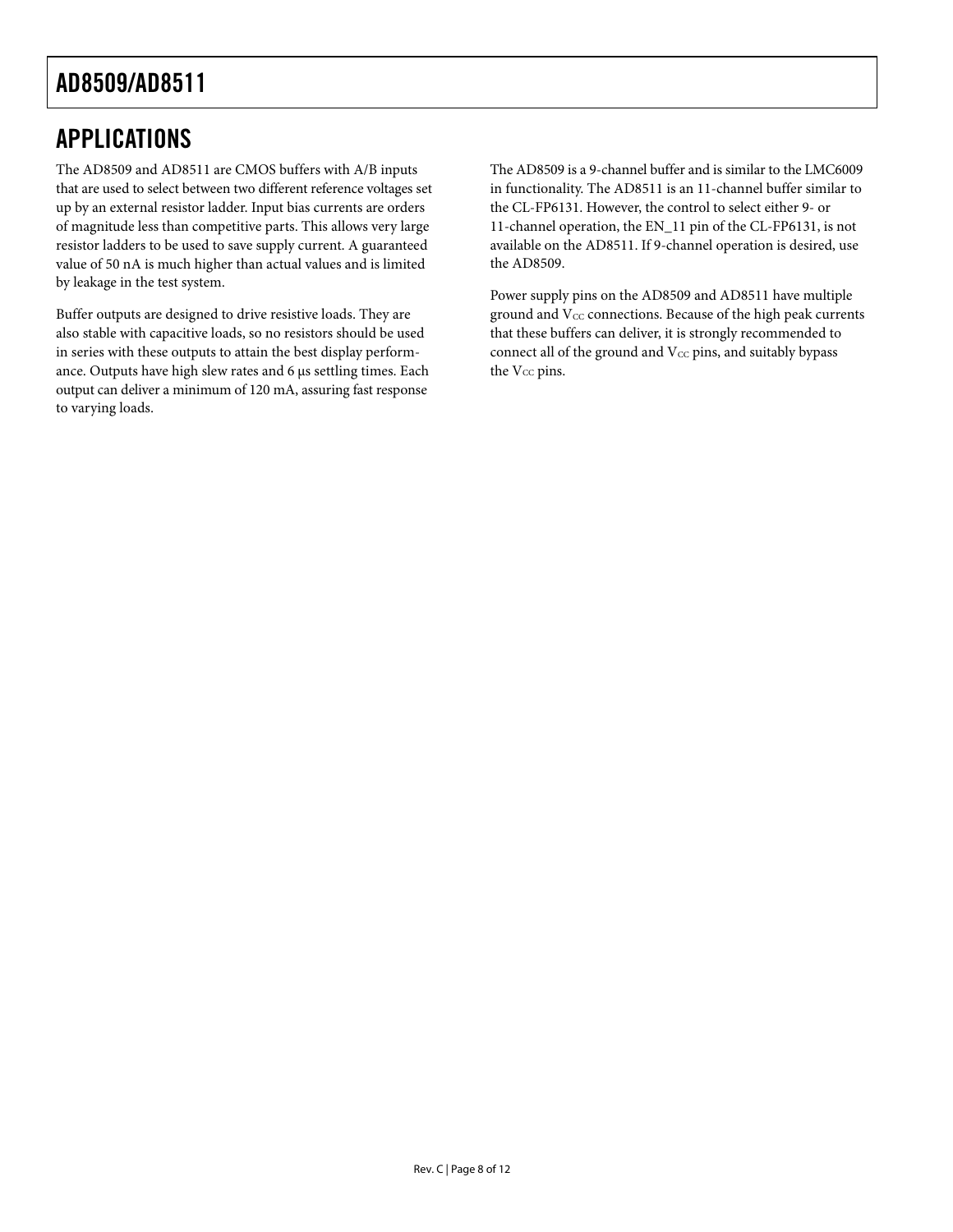## <span id="page-8-0"></span>OUTLINE DIMENSIONS



#### **ORDERING GUIDE**

| Model <sup>1</sup>           | <b>Temperature Range</b>           | <b>Package Description</b>                        | <b>Package Option</b> |
|------------------------------|------------------------------------|---------------------------------------------------|-----------------------|
| AD8509ARU-REEL               | $-40^{\circ}$ C to $+85^{\circ}$ C | 48-Lead Thin Shrink Small Outline Package [TSSOP] | <b>RV-48</b>          |
| AD8509ARUZ-REEL <sup>2</sup> | –40°C to +85°C                     | 48-Lead Thin Shrink Small Outline Package [TSSOP] | <b>RV-48</b>          |
| AD8511ARU-REEL               | $-40^{\circ}$ C to $+85^{\circ}$ C | 48-Lead Thin Shrink Small Outline Package [TSSOP] | <b>RV-48</b>          |
| AD8511ARUZ-REEL <sup>2</sup> | $-40^{\circ}$ C to $+85^{\circ}$ C | 48-Lead Thin Shrink Small Outline Package [TSSOP] | <b>RV-48</b>          |
| AD8511ACPZ-REEL <sup>2</sup> | $-40^{\circ}$ C to $+85^{\circ}$ C | 48-Lead Lead Frame Chip Scale Package [LFCSP_VQ]  | $CP-48-1$             |

<sup>1</sup> All models only available in 2,500-piece reels.<br><sup>2</sup> 7 – Ph-free part

 $2$  Z = Pb-free part.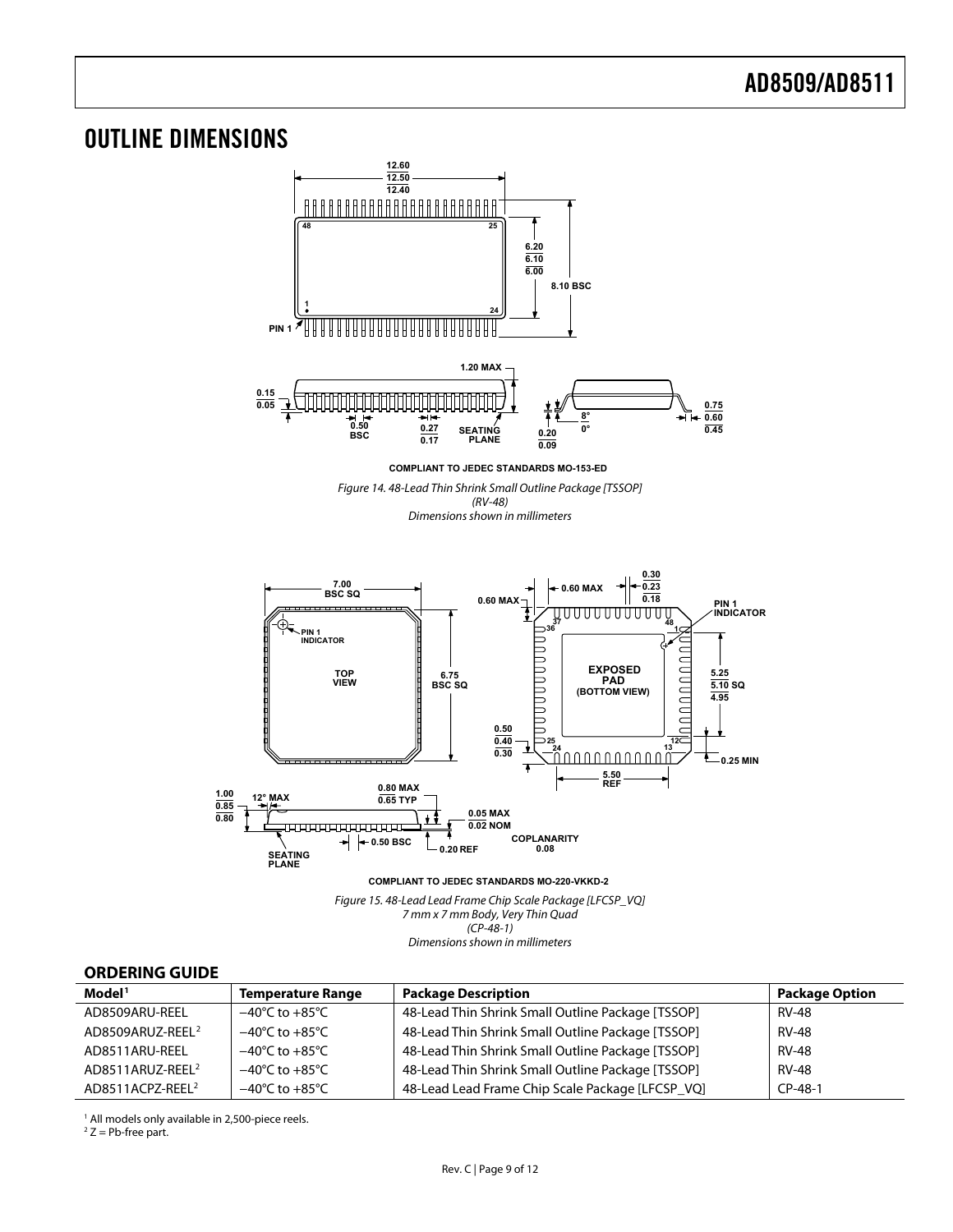# **NOTES**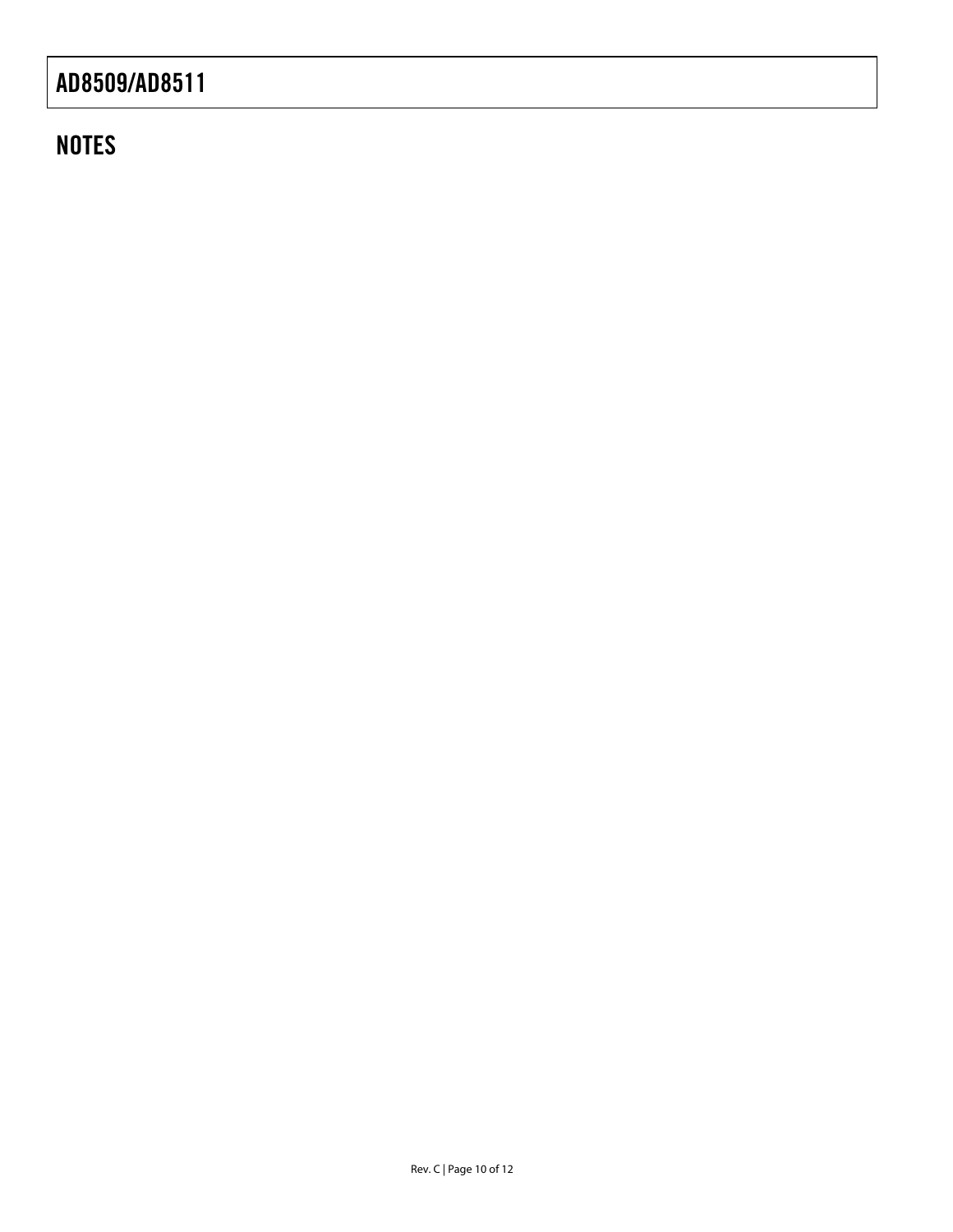# **NOTES**